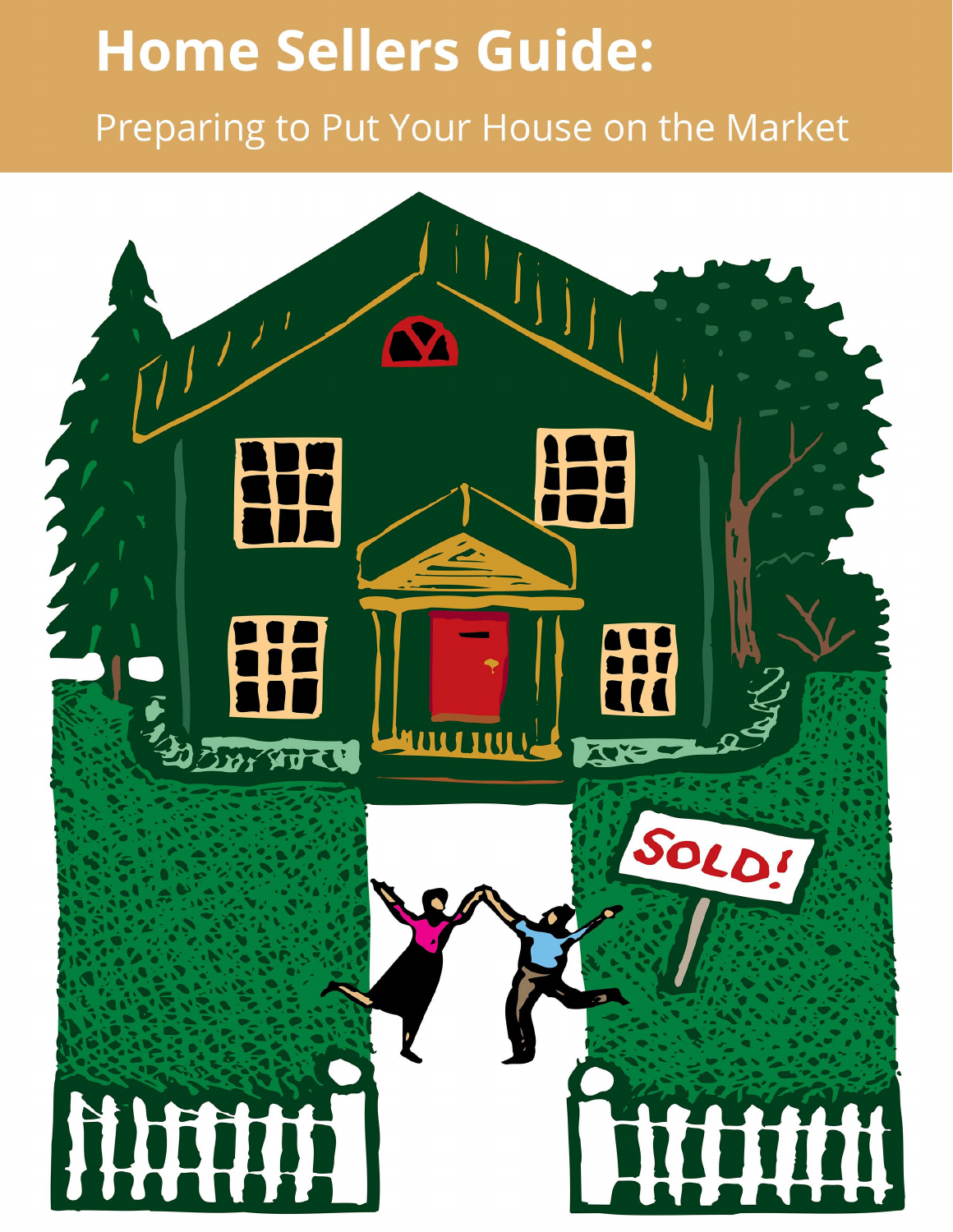Now that you have decided to sell your house, there are a number of things you need to take care of before the 'For Sale' sign goes up and your property is listed on the MLS.

The first and most important factor in selling your house is the proper frame of mind. From your standpoint, you're selling your *home,* not just your house. It's easy to get emotional during the process and actually get in the way of the sale. From the buyers point of view, they are buying a house that they will then make their own.

The reality of selling your property is that it's



simply a financial transaction between two parties. The house will sell for what the market allows and what a buyer is willing to spend. We will explain this more when we sit down to go over the steps of selling your house in person.

In the end, we all want the same result, to sell your house in the time-frame you want (usually, this means as fast as possible) and for the most money you can get. By following the suggestions below, you are well on your way to accomplishing your goals.

Now that you're emotionally prepared, it's time to roll up your sleeves and get some work done.



#### **Get your house in Top Shape**

Take care of those repairs you've had on your 'to-do' list. Broken and non-working items in your home will cost you money if not repaired or replaced. This includes windows, appliances, leaky faucets, running toilets, broken sprinklers, leaky roof and more. If your paint looks shabby, plan to put on a fresh coat.



#### **Curb Appeal**

Curb appeal is the impression your house makes when the prospective buyer drives up for the first time. As the saying goes, you never have a second chance to make a first impression. Be sure to prune trees and shrubs, strip off dead sod and replace with decorative bark, add seasonal flowers near the front door as well. We know it can be a challenge to make your yard look nice during a drought, but with a little imagination and effort, your landscape can shine.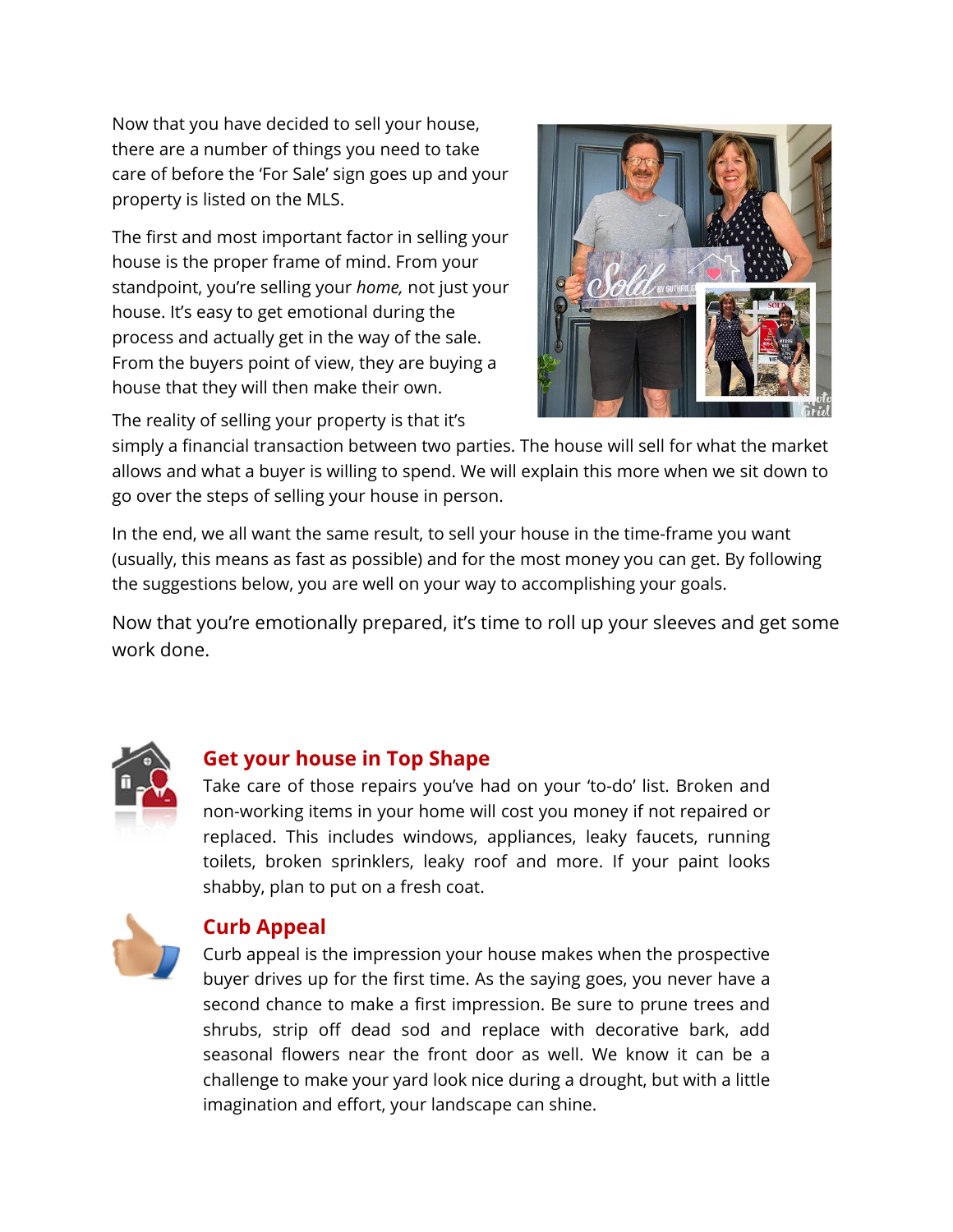

#### **Haul the Junk**

If you have a garage full of old auto parts, or a back yard filled with trash and debris, this has all got to go. No buyer wants to look at all that junk. Even if you plan to keep your treasures, move them to a storage facility.

# **Inside Appeal Counts**

Of course, once the prospective buyer makes it past your attractive yard, the interior of the house comes into play. Time to clean and declutter. Less is more when it comes to clean. Besides removing knick-knacks, tchotchkes and trinkets, too much furniture can make the house look smaller and make it difficult to walk through. Make sure your paint looks good, otherwise paint with a neutral color. Your kitchen and bathrooms need to shine. Doors and cabinets need to open and close properly.



#### **Setting the 'Stage'**

Have you ever looked at a model home? Don't they usually look amazing! That's because these models are staged. They are set up by professionals to look fantastic and make you want to move right in. You should consider staging your home too. Simply put, staged homes sell for more. Of course, staging isn't appropriate for every situation, particularly vacant and distressed houses. Ask Libby or Ken if this is right for your home.



#### **Upgrade, Modernize and Remodel**

Whoa, be careful here. Depending on the age and condition of your house, you may want to consider some upgrading. This can be expensive and impractical, but it can also make the sale. You'll need a professional opinion on what you should do, so be sure to ask one of us at Guthrie Group Homes, Libby or Ken, to come and do a walk through **before** you do any major remodels or upgrades.



#### **Disclose, Disclose, Disclose**

Honesty is the best policy when it comes to filling out the homeowner's disclosures. You must reveal what you know about your house. But don't worry, you're not on your own. A member of Guthrie Group Homes, will sit down with you and explain what the items on the disclosure form mean, and what you need to explain.